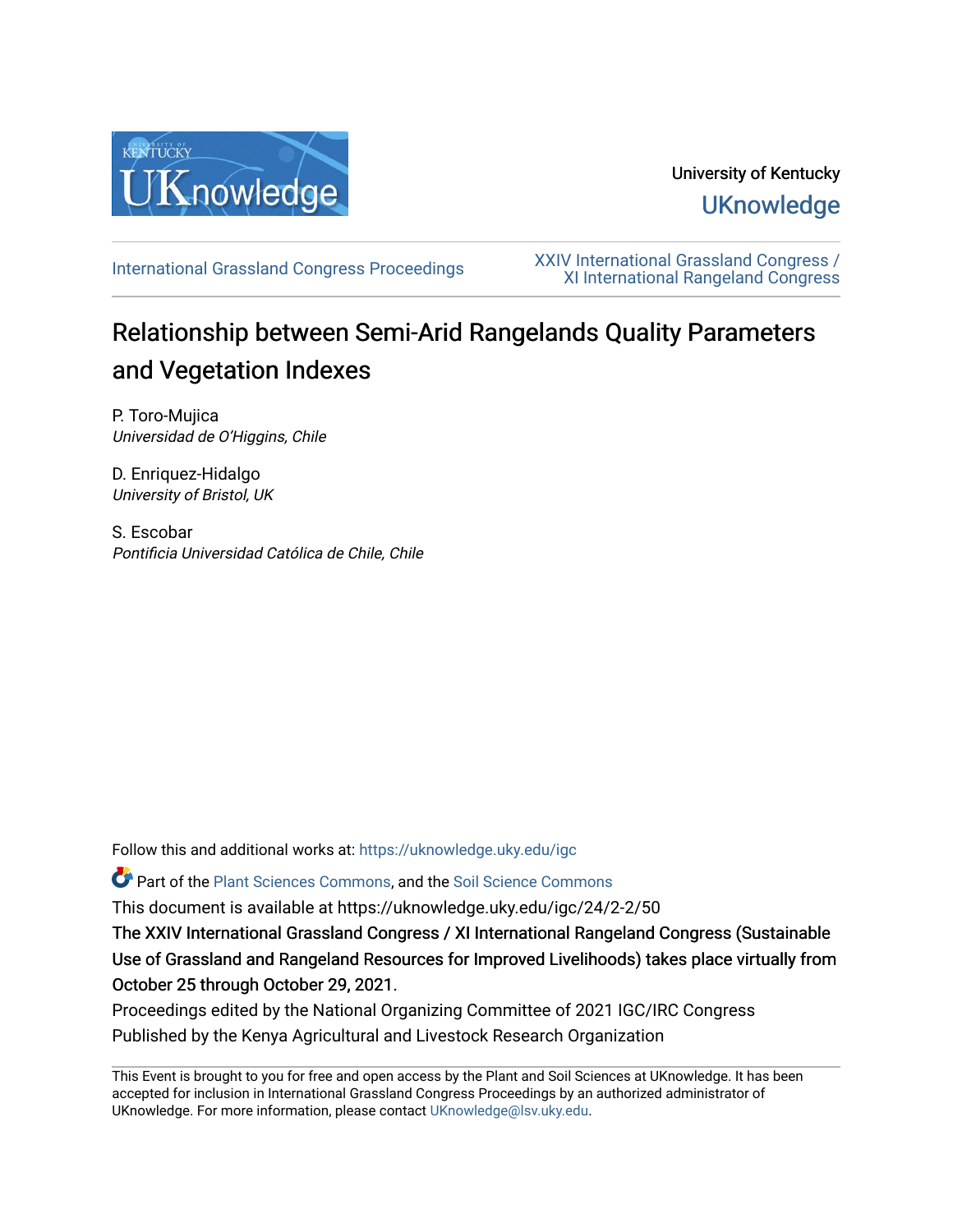## Relationship between semi-arid rangelands quality parameters and vegetation indexes

Toro-Mujica, P.\*, Enriquez-Hidalgo, D.† Escobar, S.,†† .

\*Instituto de Ciencias Agroalimentarias, Animales y Ambientales. Universidad de O'Higgins, San Fernando, Chile; † Bristol Veterinary School, University of Bristol, Langford, United Kingdom; Rothamsted Research, Sustainable Agriculture Sciences, North Wyke, Okehampton, Devon, United Kingdom, †† Facultad de Agronomía. Pontificia Universidad Católica de Chile.

**Key words**: rangelands, vegetation index, grass quality

#### **Abstract**

A large portion of the sheep production systems in the semi-arid zone of Central Chile base their feeding on the rangelands, adjusting both the production cycle and the use of supplementary feed to the natural supply of fodder. In this way, knowledge of the rangeland quantity and quality at the farm level emerges as an essential input for the decision-making of feed management. The objective of the study was to relate the herbage quality parameters of the semi-arid zone rangeland with Vegetation Indices (VI) and to determine which vegetation index report the best results. Vegetative indexes were obtained from aerial images multispectral captured by a drone. During the 2018 growing season (Oct to Dec), in three farms of the semiarid zone of Central Chile, three plots of exclusion (per farm) of  $100 \text{ m}^2$  each were installed and monitored. Samples were taken once a month to determine the contents of dry matter (DM), crude protein (CP), neutral detergent fiber (NDF), and acid detergent fiber (ADF) of rangeland herbage. Regressions were developed between the rangeland herbage quality parameters and the calculated VI. Most of the regressions obtained were significant (p <0.05). In DM, the index that presented the best  $R^2$  (0.84) was Plant Senescence Reflectance Index (PSRI). In CP, the highest value of  $R^2$  was only 0.38 for PSRI. For NDF, a maximum value of  $R<sup>2</sup>$  of 0.56 was obtained using Red Edge Chlorophyll Index (CI red edge). Finally, for ADF, the highest value of  $\mathbb{R}^2$  was 0.72 obtained in Green Normalized Difference Vegetation Index (GNDVI), Normalized Difference Vegetation Index (NDVI), Soil-Adjusted Vegetation Index (SAVI), and Green Chlorophyll Index (CI green).

#### **Introduction**

The vegetation indices (VI) obtained from multispectral images have been investigated for more than three decades to relate them to quantitative variables such as the height, availability, or covered area of arboreal and non-arboreal plant species (Fern et al., 2018, Lussem et al., 2019). However, the search investigating relationships between herbage quality parameters and wavelengths or VI is more recent (Posada-Asprilla, 2019, Barnetson et al., 2020). Some quality parameters such crude protein (CP), nitrogen, C:N ratio have already been related to wavelengths or VI (Beeri et al., 2007). Regarding the researches that make use of unmanned aerial systems (UASs) to capture multispectral images to estimate VIs, these are concentrated in the past decade (Poley and McDermid, 2020). In Chile, the information associated with the herbage quality of the rangeland and its temporal evolution has several decades; therefore, considering that climate change has reduced the length of the growing season of the rangelands, this information is outdated. Thus, the objective of this study was to relate the herbage quality parameters of the semi-arid zone rangeland with vegetative indexes and to determine which vegetation index report the best regression model to be used as a prediction tool.

## **Methods and Study Site**

#### **Study Site**

The study was conducted in the O'Higgins Region, part of Central Chile, located between 33° and 35° 01′ S and between 70° 02′ W and the Pacific Ocean, specifically in the dried-fed areas of the region. The prevailing climate in the region is a temperate Mediterranean climate with variations according to the topography. The annual rainfall is irregular, with June and July as the wettest months, with a historical average between 100–300 mm per month (Pizarro, 2007). The annual average rainfall (1974-2019) ranges between 502 mm in the foothills to 533 mm in the Interior Central Valley (DGAC, 2020).

#### **Methods**

### *Sampling and take of multispectral imaging.*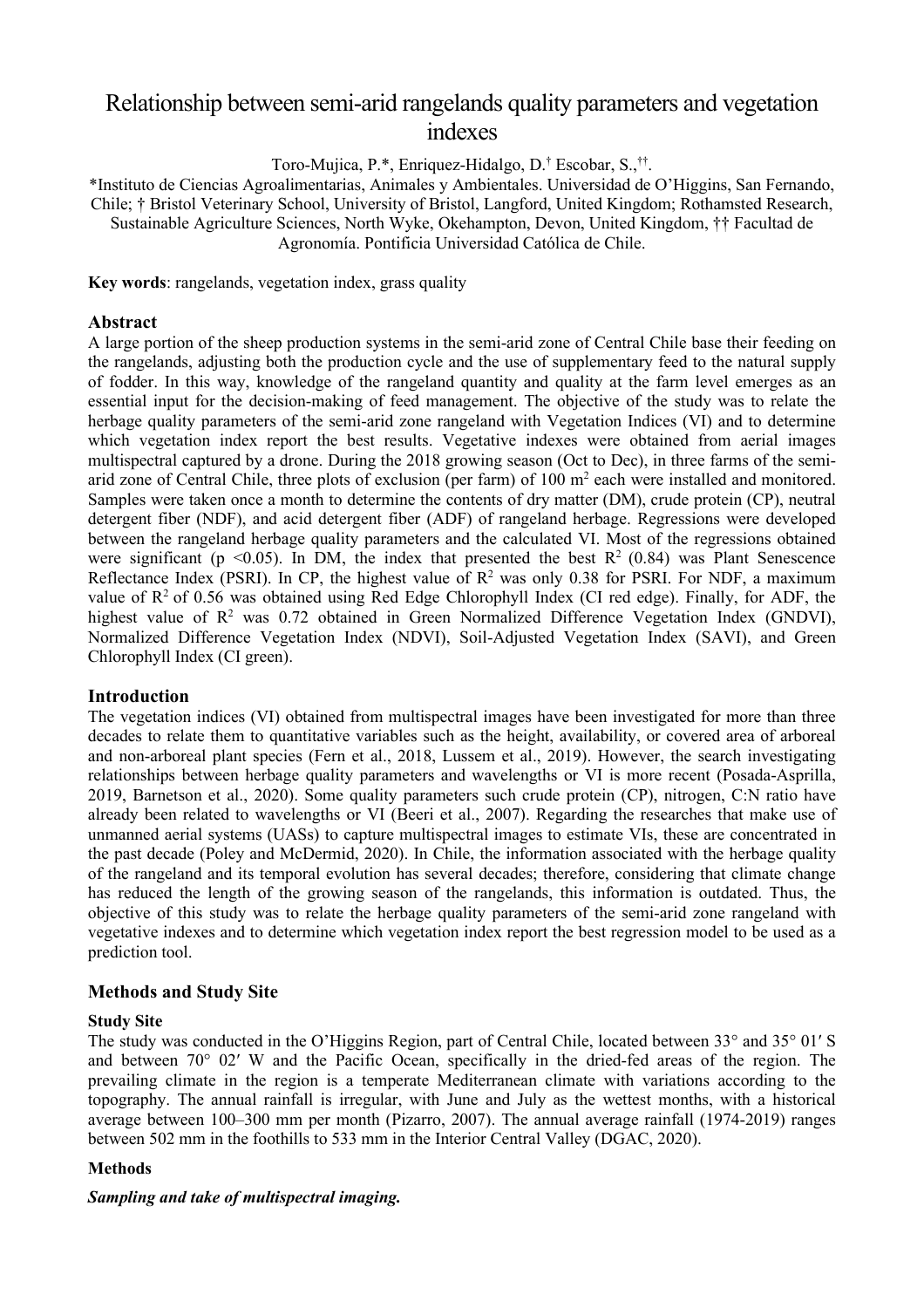During the 2018 growing season (Oct to Dec), in three farms of the semi-arid zone of Central Chile, three 100 m2 plots of exclusion (per farm) were installed. Once a month, in each of the exclusion plots, herbage rangeland samples were taken. The sample consisted of present herbage in an area of  $0.75 \text{ m}^2$ , considering a cutting height of 3 cm. The cutting place within the exclusion plot was obtained through the random cut of three 0.5 X 0.5 m squares per plot. The samples were weighed fresh to obtain the productivity per ha (kg fresh matter/ha) and later taken to the analysis laboratory of the Pontificia Universidad Católica de Chile to determine the content of Dry Matter (DM), Crude Protein (CP), Neutral Detergent Fiber (NDF), and Acid Detergent Fiber (ADF). The AOAC (2005) methods were used to estimate DM (method 2001.12) and CP (method 2001.11) concentrations. The NDF and ADF were determined using the Van Soest et al., (1991) method.

On the same days of sampling, multispectral images were captured in each of the three farms. An Inspire 2 drone, equipped with a Parrot Sequoia camera, was used to capture multispectral images. The Parrot Sequoia camera had five sensors, allowing the obtaining of spectral data in the following five bands: RGB, Green, Red, Red border and Near-Infrared. The images capture was carried out at the height of 100 meters, and 50 to 60 images were taken per farm and sampling.

#### *Image processing and vegetation indexes estimation.*

An orthophoto was created from the multispectral images taken at each visit and for each farm using the Agisoft photoscan software. The orthophoto contained the information associated with each of the five spectral bands and a surface that made it possible to incorporate the three exclusion plots (Figure 1a). Subsequently, using the QGis software, the following vegetative indices were calculated: Simple Ratio Vegetation Index (RVI), Normalized Difference Vegetation Index (NDVI), Green Normalized Difference Vegetation Index (GNDVI), Green Chlorophyll Index (CI green), Red Normalized Difference Vegetation Index (RNDVI), Red Edge Chlorophyll Index (CI red edge), Soil-Adjusted Vegetation Index (SAVI) and Plant Senescence Reflectance Index (PSRI). Subsequently, within the area corresponding to each exclusion plot, 100 measurement points were randomly selected (Figure 1b). For each point, the eight vegetation indices were obtained (Figure 1c), which were stored in a database that included the month, farm, and plot information.



**Figure 1.** Stages for obtaining vegetation indexes.

#### *Statistical analysis*

For each vegetation index and quality parameter, the outline values were identified and eliminated. Then the mean and variance were obtained, and dispersion graphs were drawn. Analysis of variance were carried out to test the effect of month on quality parameter. Multiple comparisons of means were done by Duncan-test. Linear regression models were developed between vegetation indices and quality parameters (8 indices x 4 parameters) to determine which of the vegetation indices allows to predict the percentage content of DM, CP, NDF, and ADF with the least error. For the statistical analysis, R software (R Core Team, 2020) was used.

#### **Results and Discussion**

The percentages of DM and CP had significant changes in each month of the growing season (Table 1). For ADF, significant differences were observed only between October and November (Table 1). For NDF, despite increasing as the growing season progresses (Figure 2c), no significant differences were observed between the months studied.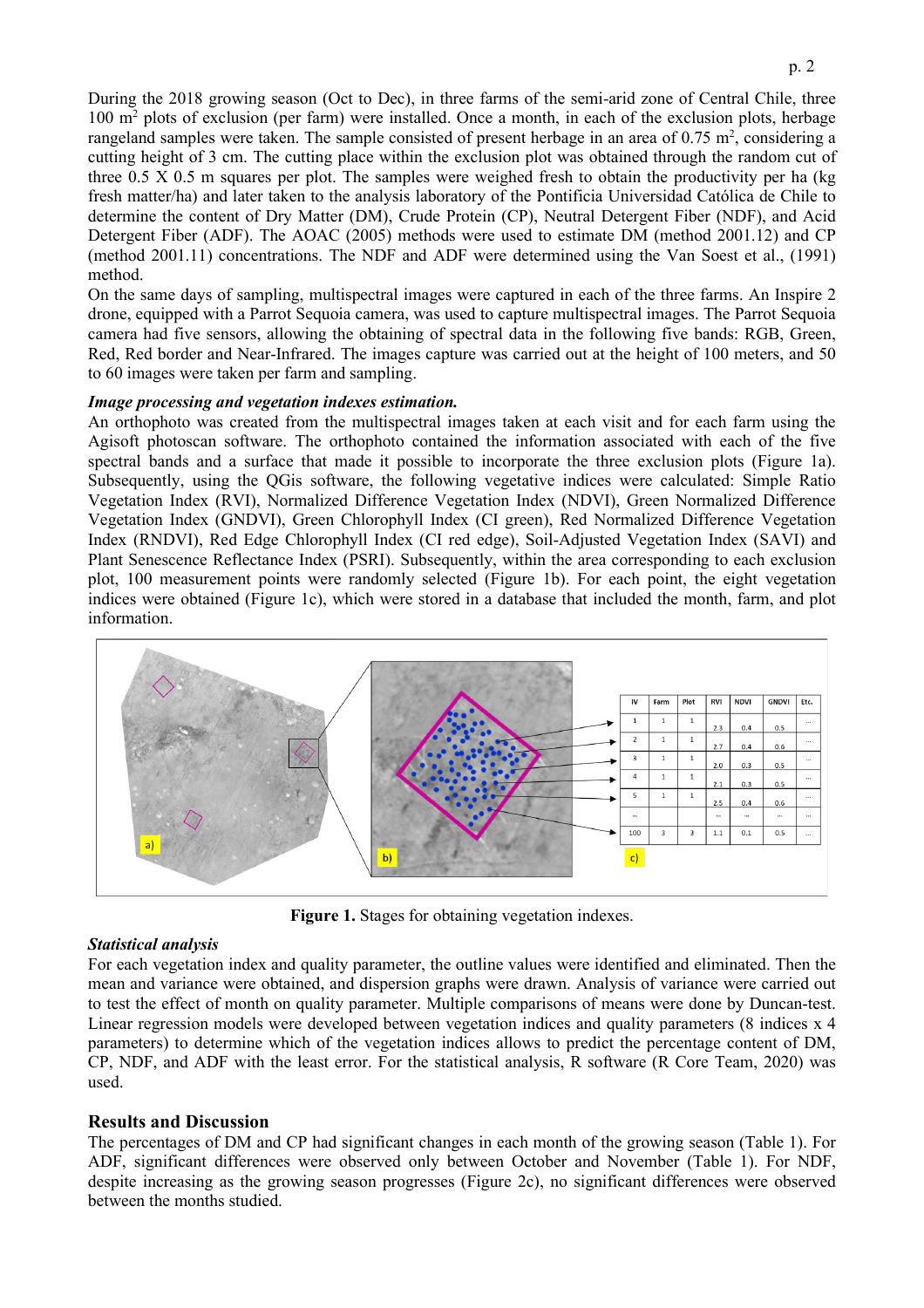| <b>Variables</b>        | <b>October</b>         | November   December   P value |                           |        |
|-------------------------|------------------------|-------------------------------|---------------------------|--------|
| Dry Matter              | $28.7 \pm 8.6^{\circ}$ | $66.4 \pm 24^b$               | 95.4 $\pm$ 1.9 $\text{°}$ | < 0.01 |
| Crude protein           | $14.6\pm4^{\circ}$     | $9.1 \pm 2.4^{\rm b}$         | $5.9 \pm 1.9^{\rm a}$     | < 0.01 |
| Neutral Detergent Fiber | $50.1 \pm 10.2$        | $55.7 \pm 6.1$                | $55.6 \pm 4.7$            | 0.105  |
| Acid Detergent Fiber    | $25.2 \pm 4.8^{\circ}$ | $31 \pm 2.9^b$                | $33.7 \pm 1.5^{\rm b}$    | < 0.01 |

**Table 1.** Rangelands herbage composition (Mean ±Standard deviation, %) during the growing season

The dispersion graphs, as well as the linear regression models that presented the best results for the parameters DM (%), CP (%), NDF (%) and ADF (%) are shown in Figure 2. In December, less variability was observed both in the vegetation indices and in the quality parameters of the rangelands due to the fact that the grass reach the state of senescence.



**Figure 2.** Selected linear regression models for DM, CP, NDF, and ADF